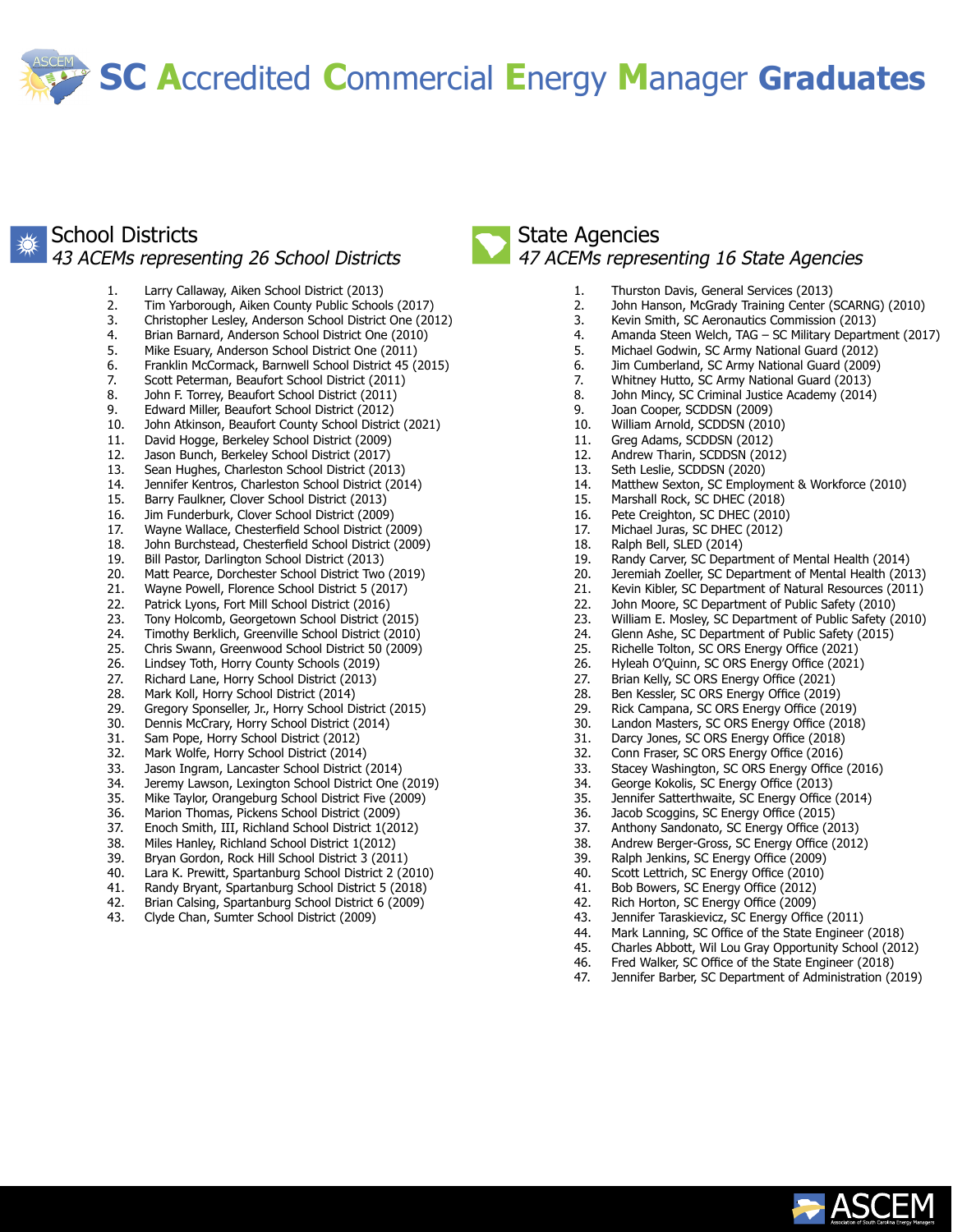# Public Colleges and Universities 57 ACEMs representing 17 Colleges

1. Mike Duncan, Aiken Technical College (2009)

4. Vikas Garg, Clemson University (2019) 5. Brian Kauer, Clemson University (2017) 6. Harry Kirby, Clemson University (2011) 7. Joe Deshon, Clemson University (2017) 8. Matthew Holbrooks, Clemson University (2017) 9. Tommi Jones, Clemson University (2010) 10. Thomas Suttles, Clemson University (2011) 11. Snowil John Lopes, Clemson University (2015) 12. Anthony Putnam, Clemson University (2020) 13. Mik Carbajales-Dale, Clemson University (2020) 14. Yash Srivastava, Clemson University (2021) 15. Kevin McCray, College of Charleston (2016) 16. John Holladay, College of Charleston (2020) 17. Ted Westervelt, Greenville Technical College (2009) 18. Oscar Wilson, Greenville Technical College (2010)

19. Jeff Beaver, Lander University (2009) 20. Dorenda Sprowl, Lander University (2010) 21. David Callahan, Medical University of SC (2010) 22. Christine Von Kolnitz, Medical University of SC (2014) 23. Robert Branson, Medical University of SC (2014) 24. Ronald P. Troutman, Midlands Technical College (2011) 25. Craig Hess, Midlands Technical College (2011) 26. Tanis Manseau, Midland Technical College (2018)

2. Harish Lakshmi Srinivasan, Clemson University (2019) 3. Rohith Varma Nandimandalam, Clemson University (2019)



## Private Colleges and Universities 8 ACEMs representing 4 Colleges

- 1. Thomas Berg, Bob Jones University (2012)
	- 2. Kevin Ingalls, Bob Jones University (2009)
	- 3. Stephen Wittig, Bob Jones University (2012)
	- 4. David Wilson, Bob Jones University (2013)
	- 5. Justin Herndon, Erskine College (2011)
	- 6. James M. Shealy, Erskine College (2010)<br>7. Jim Looper. Furman University (2014)
	- Jim Looper, Furman University (2014)
	- 8. Richard Jolley, Spartanburg Methodist College (2012)

# **Utilities**

### 44 ACEMs representing 14 Utilities

- 1. Eddie Plowden, Berkeley Electric Cooperative (2010)<br>2. Martin Kirby, Berkeley Electric Cooperative (2014)
- 2. Martin Kirby, Berkeley Electric Cooperative (2014)
- 3. Tim Swicord, Berkeley Electric Cooperative (2018)
- 4. James F. Moye, Black River Cooperative (2010)<br>5. Tim Mays, Blue Ridge Cooperative (2010)
- 5. Tim Mays, Blue Ridge Cooperative (2010)<br>6. John B. Brown, Broad River Electric Coope
- 6. John B. Brown, Broad River Electric Cooperative (2011)<br>7. Lee D. Purvis, Central Electric Power Cooperative (2010
- Lee D. Purvis, Central Electric Power Cooperative (2010)
- 8. Michael Smith, Central Electric Power Cooperative (2010)
- 9. Scott Hammond, Central Electric Power Cooperative (2013)
- 10. Mason Milligan, Central Electric Power Cooperative (2013)
- 11. John Becker, Central Electric Power Cooperative (2020)
- 12. Kara DuRant, Central Electric Power Cooperative (2020)
- 13. Tim W. Robertson, Coastal Electric Cooperative (2010)
- 14. Thomas S. Bland, Duke Energy (2011)
- 15. Charity McPhail, Duke Energy (2020) 16. Geoffrey Gillespie, Duke Energy (2021)
- 17. Grant Bouknight, Dominion Energy (2021)
- 18. Gary Hinton, Dominion Energy (2021)
- 19. Thomas Neal Williams, Lockhart Power (2015)
- 
- 20. Paul McCutcheon, Lockhart Power (2015)<br>21. Matt Porth. Mid-Carolina Electric Cooperat Matt Porth, Mid-Carolina Electric Cooperative (2011)
- 22. Allston Lipscomb, Newberry Electric Cooperative (2021)
- 23. Thomas W. Trout, Palmetto Electric Cooperative (2010)
- 24. Parrish Neville, Palmetto Electric Cooperative (2010)<br>25. Byron B. Colvis, Santee Cooper (2012
- 25. Byron B. Colvis, Santee Cooper (2012
- 
- 26. John Calhoun, Santee Cooper (2012)<br>27. Stanley Williamson, Santee Electric Co Stanley Williamson, Santee Electric Cooperative (2012)
- 28. Annika Goodson, SCE&G (2018)
- 29. Robert Burrows, SCE&G (2013)
- 30. Shari Hammond, SCE&G (2012)
- 31. Lavita S. Harriford, SCE&G (2010)
- 32. Marionette Denise Tindell-Ware, SCE&G (2017)
- 33. Parks Moss, SCE&G (2017)
- 
- 34. Patrick Hinds, SCE&G (2014) 35. William Gregory, SCE&G (2009)
- 36. John Jarratt, SCE&G (2009)<br>37. Mark Johnson, SCE&G (2009
- Mark Johnson, SCE&G (2009)
- 38. Salim Khalil, SCE&G (2014)
- 39. Lucas K. Kinard, SCE&G (2009)
- 40. Bob Long, SCE&G (2013)<br>41. Dexter Mcilwain. SCE&G ( Dexter Mcilwain, SCE&G (2009)
- 42. Joel Reese, SCE&G (2009)
- 43. Elizabeth Stuart, SCE&G (2013)
- 44. Angie Webb, SCE&G (2014)



27. Brian Huntley, Northeastern Technical College (2011) 28. James Bryant, Orangeburg-Calhoun Technical College (2013) Jim Kelly, Piedmont Technical College (2012) 30. Phil Wheeler, Piedmont Technical College (2009) 31. Vernon N. McGaha, Piedmont Technical College (2011) 32. Paul Platt, SC State University (2016) 33. David W. Barber, Spartanburg Community College (2011) 34. Jeffrey Drew, Spartanburg Community College (2012) 35. Philip Kinard, Spartanburg Community College (2012) 36. Glenn Miller, Spartanburg Community College (2009)

- 
- 
- 37. Robin Bevill, Spartanburg Community College (2019) 38. Greg Rowe, Tri-County Technical College (2009)
- 39. Lee Perkins, Tri-County Technical College (2015)
- 
- 40. Jarvis Scott, Trident Technical College (2019)
- 41. Timothy Fulford, Trident Technical College (2010)
- 42. Scott Poelker, Trident Technical College (2011) 43. David Dumas, Trident Technical College (2009)
- 44. Randy Sands, Trident Technical College (2009)
- 
- 45. John Harvey, USC Beaufort (2010) 46. Brian Wiggins, USC Columbia (2012)
- 47. Loretta Durdock, USC Columbia (2014)
- 48. Troy Green, USC Columbia (2014)
- 49. Troy Nelson, USC Columbia (2010)
- 50. Radu Moldovan, USC Columbia (2017)
- 51. Bryson Mills, USC Upstate (2015)
- 52. Cody Godfrey, USC Upstate (2018)
- 53. Jeremy Pruitt, USC Upstate(2015)
- 54. Tim Gowan, USC Upstate (2016)
- 55. Chris Johnson, Winthrop University (2015)
- 56. Walter Hardin, Winthrop University (2009)
- 57. Wes Love, Winthrop University (2016)